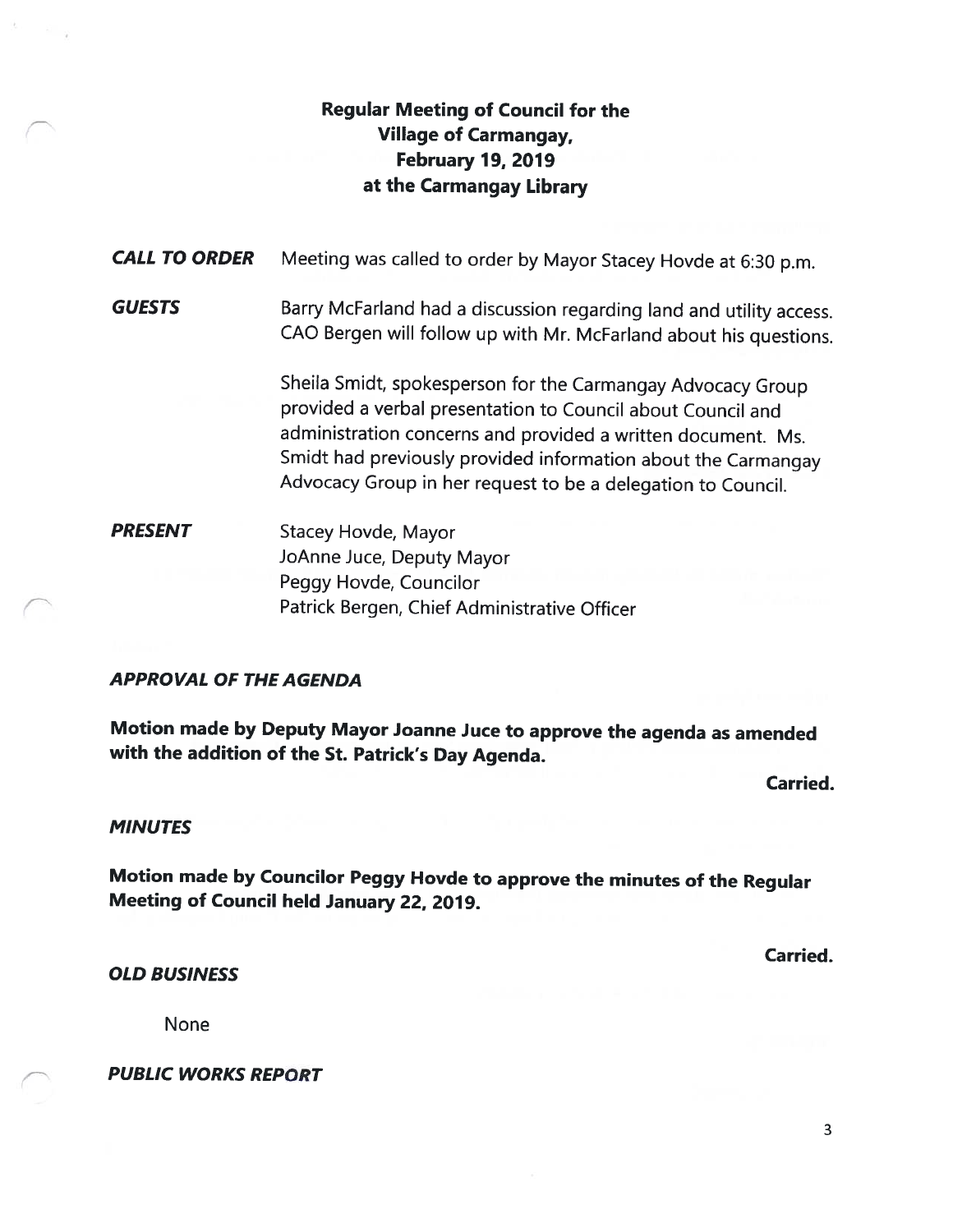The Public Works Report was presented as detailed in the Agenda.

### ADMINISTRATOR REPORT

The CAO report was presented as detailed in the Agenda.

### **CORRESPONDENCE**

CAD Patrick Bergen received correspondence from Sheila Smidt of the Carmangay Advocacy Group.

# FINANCIAL REPORTS

CAO Patrick Bergen provided the financial update as detailed in the Agenda.

Motion made by Deputy Mayor JoAnne Juce to accep<sup>t</sup> the financial repor<sup>t</sup> as presented.

Carried.

# NEW BUSINESS

a) Council discussed adding <sup>a</sup> Four Way Stop Sign at the corner of Grand and Armstrong. Opinion of citizens will be polled via social media.

b) Council discussed the issue of stray cats in the village. Initiating <sup>a</sup> Spay and Neuter Program was also discussed.

c) Council discussed and reviewed the draft <sup>2019</sup> Final Operational Budget. Administration will bring the 2019 Final Operational Budget to the Council meeting for Council consideration.

d) Council discussed the Action List Update.

# REPORTS

a) ORRSC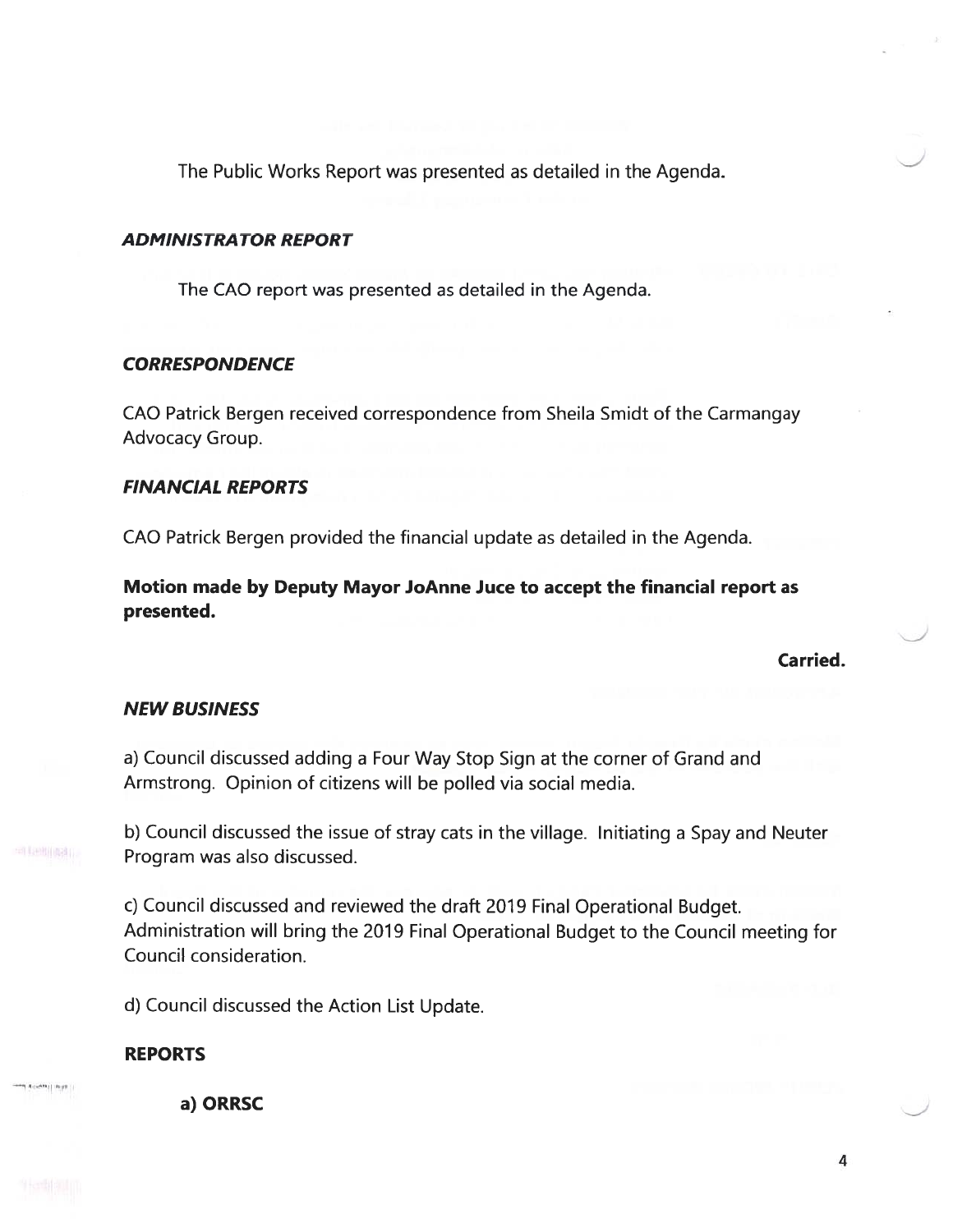#### a) ORRSC

No meeting.

#### b) MARQUIS

Deputy Mayor JoAnne Juce attended a Marquis Foundation meeting.

The Business Plan created by the Marquis Board and the CAO of PD Lodge in early November has been approved by the Province.

Rent increases have come into effect. Increases are very small, and in line with increased operating costs. There are several vacancies in the Lodge, and no waiting list. There is a waiting list for the Vulcan self-contained housing units, and vacancies in Carmangay and Lomond.

Basic refurbishment and maintenance is ongoing as self-contained units become vacant. Carman Manor has needed a lot of these repairs and upgrades in recent months.

A chef has been hired. The intent is to create a more pleasing environment for residents, by making the food more enjoyable and appealing while still being nutritious. It is also hoped that a professional in the kitchen will enhance staff satisfaction and retention.

Grant funds for repairs and maintenance for PD Lodge have been received and will be used throughout the next couple of years.

<sup>A</sup> number of policies were reviewed and modified, or simply approved.

Several residents have raised funds for <sup>a</sup> freestanding scooter shed to be built on the PD Lodge grounds. The Board applauds their initiative.

There has been a change by Liquor and Gaming Board to allow PD Lodge residents to consume their own alcoholic beverages in Lodge common areas, as well being able to entertain guests in those areas with same. Licenses are only required where liquor will be sold.

The Marquis Board made a motion that <sup>I</sup> get a feeling for public opinion on allowing individuals under 65 years of age to rent suites in Carman Manor. <sup>I</sup> was able to do this, and working with the CAO of PD Lodge, have approved both prospective tenants, with certain caveats. Both should be moving in on March 1.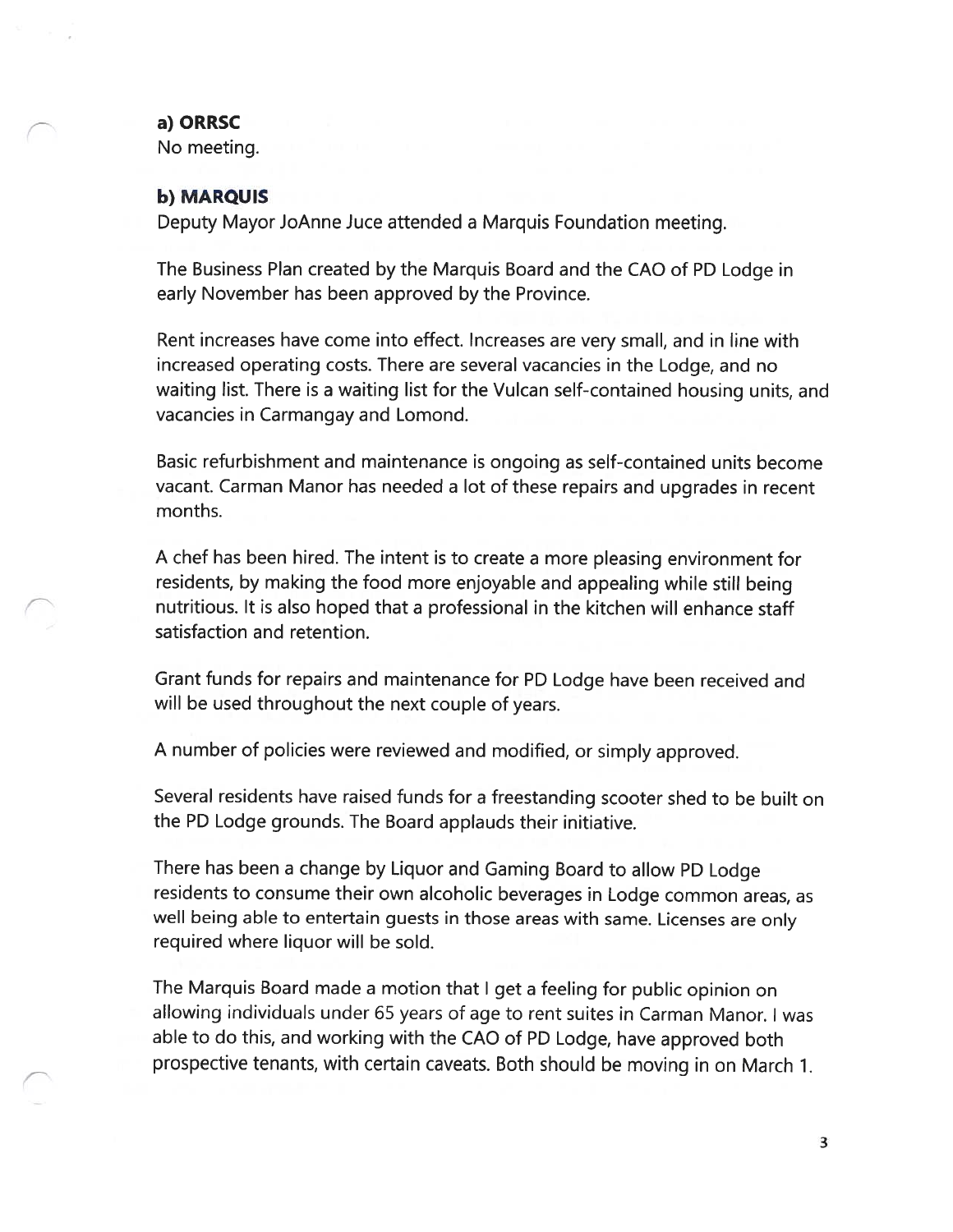The Seniors Facility Feasibility Group recently met with the consultants to review the business case, before the project is presented to the Province for gran<sup>t</sup> funding. Turns out that the estimated cost of the project is \$27,000,000, including FF&E. Sample room layout options have been included. As before, the consultants feel that they have compiled an excellent business case, and that the province will look favorably on <sup>a</sup> new Seniors Facility in Vulcan, as long as there is some money in the coffers.

#### c) VULCAN DISTRICT SOLID WASTE

No meeting.

### d) CARMANGAY AND DISTRICT LIBRARY BOARD

Deputy Mayor JoAnne Juce attended <sup>a</sup> Carmangay and District Library Board meeting.

The February meeting financial repor<sup>t</sup> included an adjustment to the budget to ensure that salaries, increased due to new minimum wage standards, are covered. The Library Manager gave her year-end/new year planning and programming report. The numbers were very impressive - active patrons up by 24% over the previous year, in person visits up by 18%, programs up by 18%; many new materials purchased to keep the Library current and relevant. Future plans are very exciting and include the potential to add to physical literacy. Doing this will require additional storage space (about 200 sq. ft.).

There was some disappointment that there will no Library/Community Centre expansion in the near future, but programming will continue as planned, in coordination with the Seniors' centre when more space is required for an event. Several staff and board members will attend the Southern Alberta Library Conference in early March.

The Agricultural Society has decided to open up the managemen<sup>t</sup> of the Sports Day parade to other groups, and therefore invited the Library to submit <sup>a</sup> proposal for same. We were all surprised, since we thought Library involvement was <sup>a</sup> tradition that would go on for the foreseeable future. After discussion, the Library Board voted to decline the Ag. Society's offer this year, although we will still have <sup>a</sup> float in the parade and sponsor ice-cream treats and some form of entertainment on Sports Day.

The Board has initiated the first steps to create <sup>a</sup> Friends of the Carmangay Library Society. The first thing is to decide on <sup>a</sup> name that is both unique and representative of the Society's function. A naming contest is underway, until the end of February. The next step will be to do <sup>a</sup> name search with the chosen name, and then we will register the Society officially. At that point we will actively recruit members and meet to elect an executive. Our goal will primarily be to fund-raise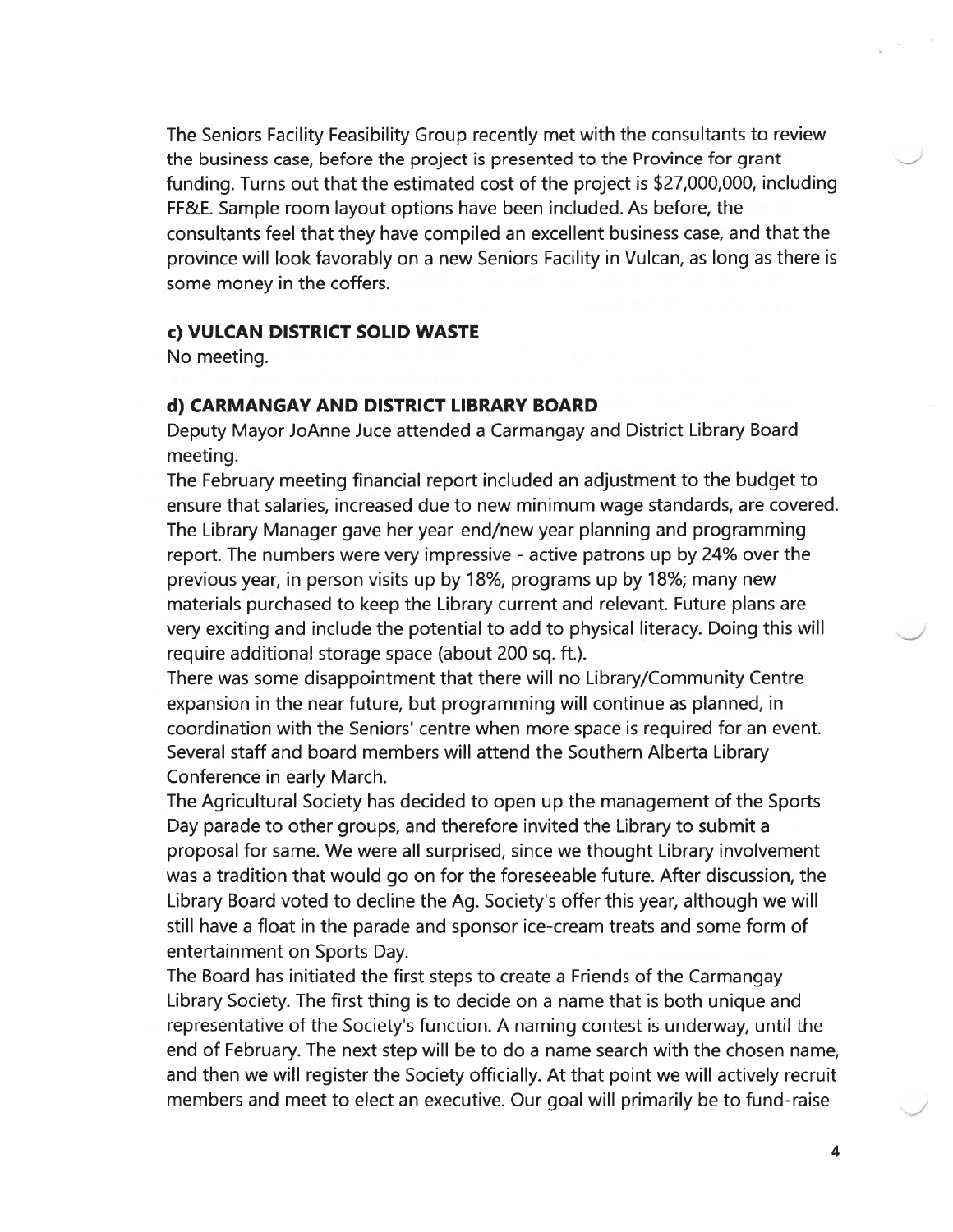for the benefit of the Library and the growth of its programs. Since the Library has become the heartbeat of this community, we hope to see <sup>a</sup> very strong response.

#### e) FCSS

Deputy Mayor JoAnne Juce attended an FCSS meeting.

Minor renovations have been completed, enhancing the efficiency of FCSS and Food Bank services, and keeping staffing costs down. The new reception counter, for example, allows the reception person to more easily manage visitors and clients.

The new security system is now up and running, enhancing safety for both staff and clients, whether in the FCSS offices, the Food Bank areas, or down in the Youth Centre.

Programs continue to <sup>g</sup>ive support and information to various groups in our community, including some of the more vulnerable - Seniors, Children, and Youth. These programs include Pillars of Health, Caregivers Support, Suicide Prevention, Roots of Empathy, etc. There is also funding for <sup>a</sup> Rural Mental Health Program initiative.

There is <sup>a</sup> Youth In Action Grant sponsored by the Community Foundation applicants must be under 25, creating projects that have <sup>a</sup> positive impact on their community.

The Food Bank has improved their efficiencies in their use of space and volunteers, enabling them to have <sup>a</sup> stress-free Christmas hamper season. Note that the need for hampers in Carmangay is quite strong.

There is now an Affordable Housing Society seeking to develop an affordable housing project in Vulcan. They will need to interact with the Marquis Board and others in order to move forward. Funding will not be easy to obtain, from what <sup>I</sup> can tell. The proposed projects will need to follow <sup>a</sup> lot of guidelines in order to get grants.

# f) HALL BOARD

Councillor Peggy Hovde attended <sup>a</sup> Hall Board meeting, and reports that the Hall will be buying the old store.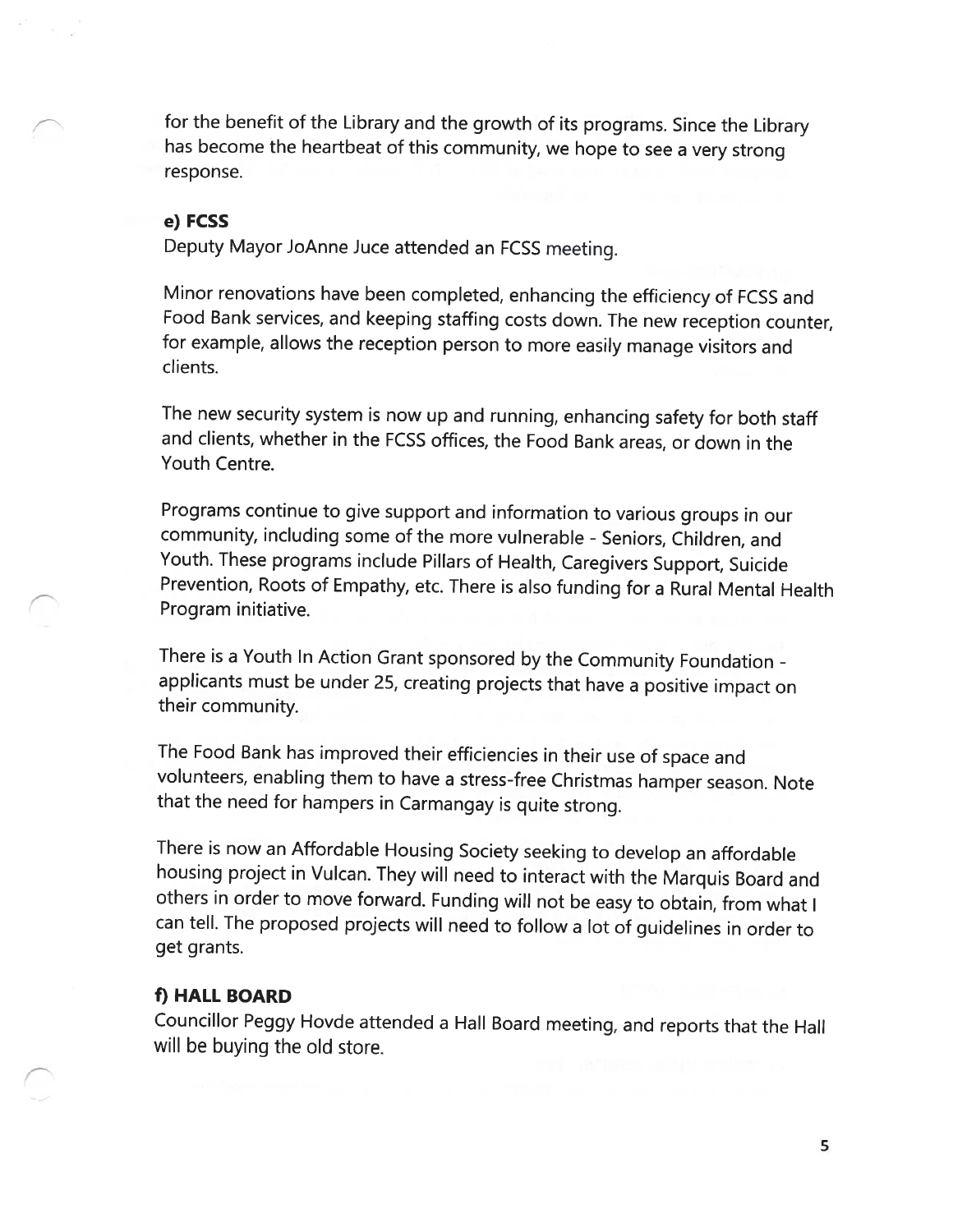Motion by Councillor Peggy Hovde to rescind the previous motion made August 31, <sup>2018</sup> which read "Motion made by Councillor Peggy Hovde to instruct staff to purchase land at Plan 570X Block 4, Lots 13, <sup>14</sup> and <sup>15</sup> for an amount not to exceed \$80,000.

Carried.

#### g) SOUTHGROW

No meeting.

# h) TWIN VALLEY REGIONAL WATER COMMISSION No meeting.

#### i) MAYORS AND REEVES OF SOUTHWEST ALBERTA

No meeting.

#### j) HISTORICAL SOCIETY

Deputy Mayor JoAnne Juce attended <sup>a</sup> Historical Society meeting. The Historical Society is looking forward to the Village work on the swale and the grave<sup>l</sup> surround at the Historical Firehall. The creation of <sup>a</sup> more suitable barrierfree slope at the west edge of the sidewalk at the Historical Chruch is another item we hope to see completed by the Village in spring.

Our next project will be the design, creation, and installation of <sup>a</sup> sign identifying the Historical Firehall and telling its story. We have received <sup>a</sup> gran<sup>t</sup> from EDF for this. The Historical Society will apply at the Village office for <sup>a</sup> sign permit, describing the size, appearance, location and mounting methods for this sign. Financially, the Historical Society is in goo<sup>d</sup> shape, having received their gran<sup>t</sup> for <sup>a</sup> portion of the Church roof repair, as well as casino funds. Some of this will be used to repay the loan from the Hall Board.

Other projects, such as adding historical signage to the Carmangay cemetery, have been deferred until spring.

The Historical Society has decided they are not interested in using the MLA building for any exhibits, although some historical items are currently stored there (on <sup>a</sup> temporary basis).

#### k) CHINOOK ARCH

No meeting.

#### 1) TEEPEE RING COMMITTEE

Deputy Mayor JoAnne Juce attended <sup>a</sup> Teepee Ring Committee meeting.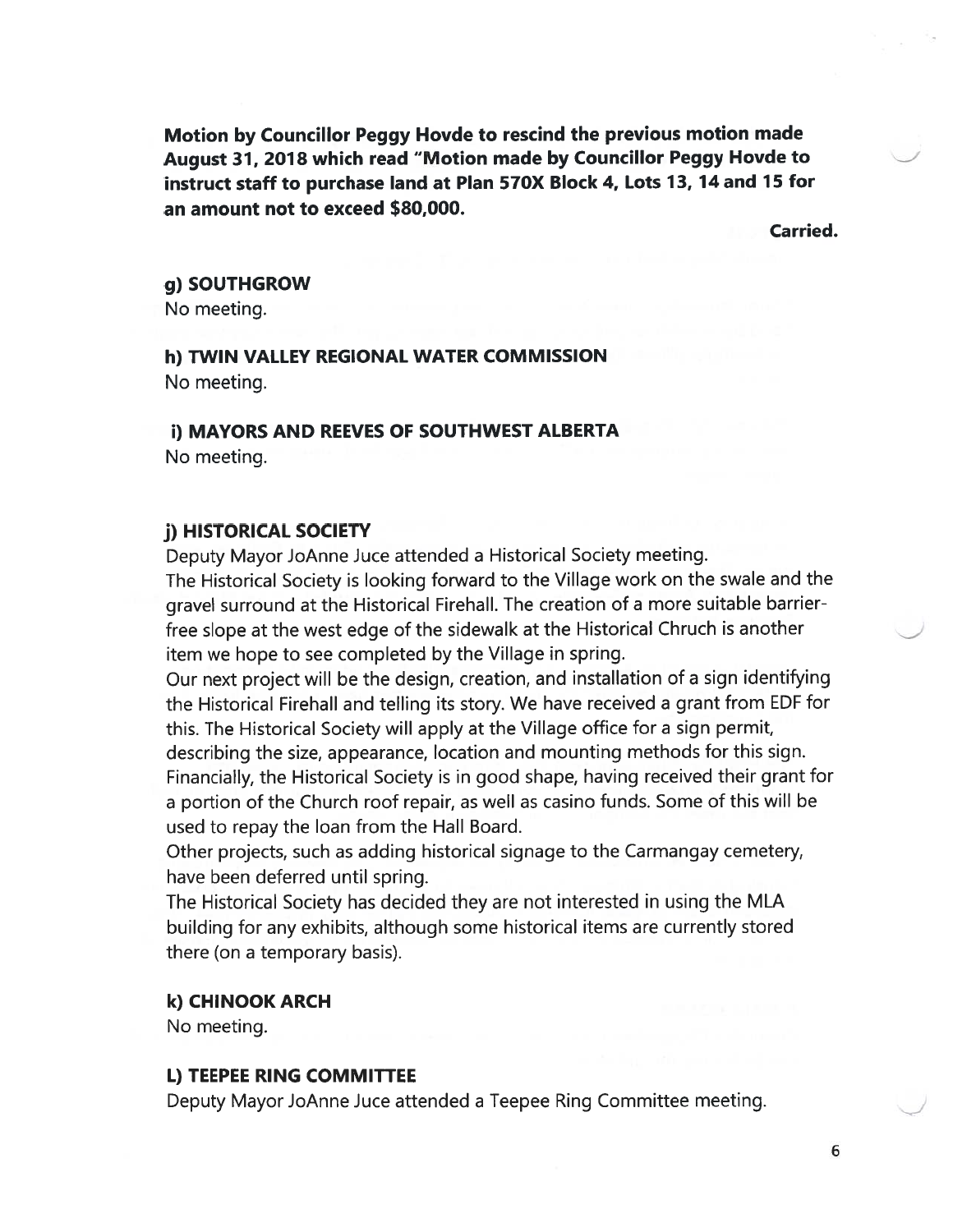<sup>I</sup> have now been able to connect with the actual Aboriginal Heritage person who looks after the Southern Alberta region, Aaron Wilson. He was far more informative than the original contact <sup>I</sup> was <sup>g</sup>iven, but less willing to become involved in assisting. After having spoken with him, and gaining greater understanding, l've been able to send off info to the various First Nation contacts that would become involved, should they choose to do so. His information makes me feel more comfortable moving forward, but it is also clear that this will be <sup>a</sup> long drawn-out process, and that if we wish to engage with any First Nations Elders, we will need to come up with some kind of honorariums, as well as pouches of tobacco (Drum, by preference). Therfore, Council and Administration will need to discuss some sort of budget. Note that grants are available for some parts of this proposed project.

# M) PEAKS TO PRAIRIE LAUNCH

Mayor Stacey Hovde attended <sup>a</sup> Peaks to Prairie Launch meeting, in which the committee reviewed implementing <sup>a</sup> car charging station.

# EXECUTIVE SESSION

Moved by Deputy Mayor JoAnne Juce to go in camera at 7:30 p.m.

Carried.

Moved by Deputy Mayor JoAnne Juce to move out of camera at 9:15 p.m.

Carried.

Moved by Deputy Mayor JoAnne Juce to direct staff to purchase the land and land improvements at <sup>172</sup> Carman Street, Legal Land Description Plan 570X, Block 3, Lots 11 to 13 for a sum not to exceed \$13,125 including GST and \$1,000 for legal and other costs for <sup>a</sup> total of \$74,125.

Carried.

# ADJOURNMENT

Mayor Stacey Hovde adjourned the meeting at 9:15 p.m.

Next Regular Council meeting — March 19, <sup>2019</sup> at 6:30 p.m. at the Carmangay Library